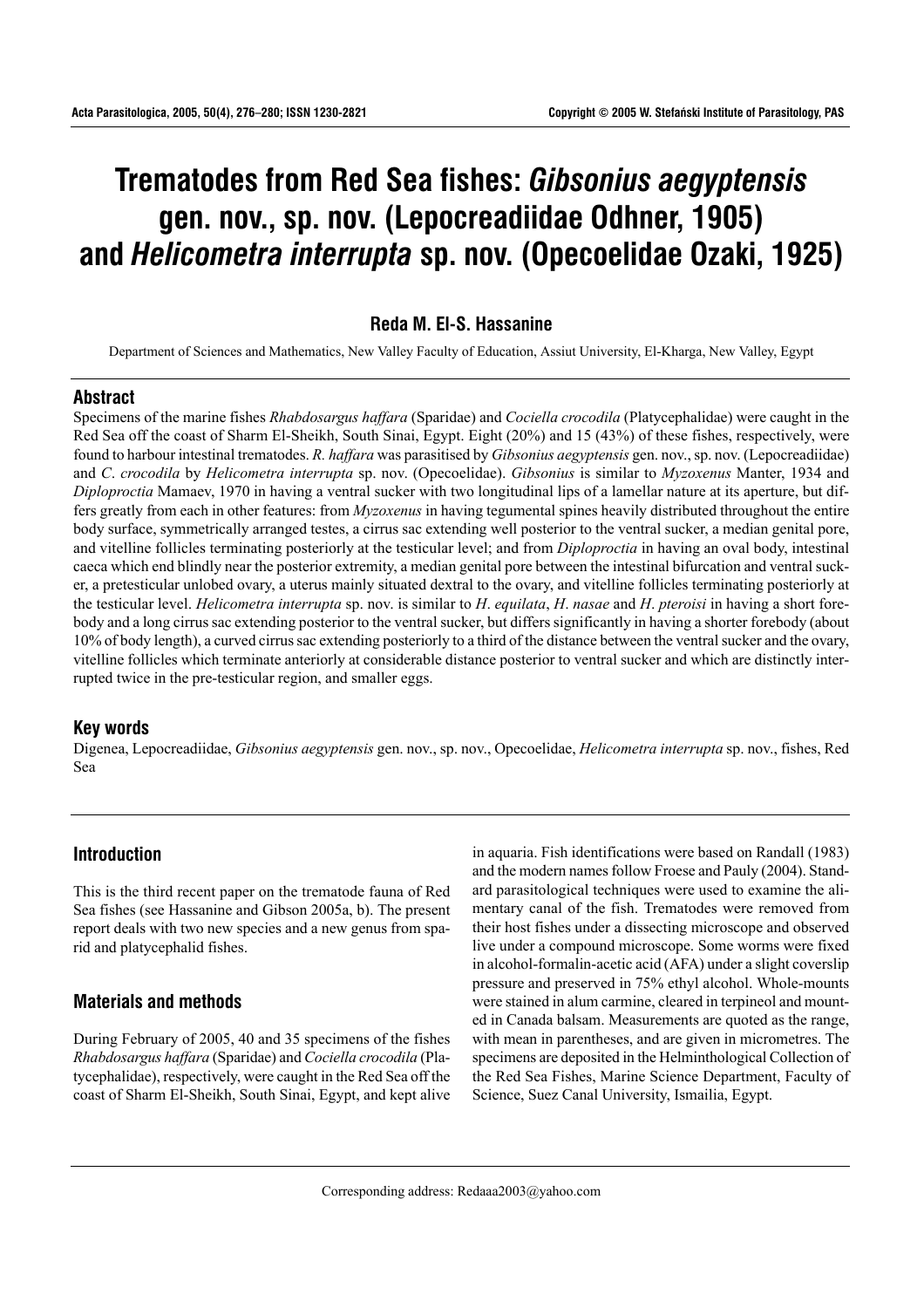### **Results**

Family Lepocreadiidae Odhner, 1905 Subfamily Lepocreadiinae Odhner, 1905

Prior to 2004, more than 30 subfamilies were described under the Lepocreadiidae Odhner, 1905. More recently, Bray (2005) has comprehensively reviewed this family, accepting the validity of only three subfamilies, the Lepocreadiinae Odhner, 1905, Lepidapedinae Yamaguti, 1958 and Aephnidiogeninae Yamaguti, 1934, based on essential differences in the structure of the male terminal genitalia. He accepted 60 genera as valid within the Lepocreadiinae, two of which, i.e. *Myzoxenus* Manter, 1934 and *Diploproctia* Mamaev, 1970, are unique among the other genera of this subfamily in having a ventral sucker with two longitudinal lamellar lips at its aperture (one on each side).

#### *Gibsonius* **gen. nov.**

Description: Lepocreadiidae, Lepocreadiinae. Body small, oval. Tegument heavily spined. Oral sucker subterminal. Ventral sucker moderately large, just pre-equatorial, provided at its aperture with two longitudinal lamellar lips (one on each side). Prepharynx very short. Pharynx well developed. Oesophagus short. Intestinal bifurcation anterior to ventral sucker. Caeca simple, ending blindly near posterior extremity. Testes two, symmetrical, separated, in middle of hindbody. External seminal vesicle very short, surrounded by dense mass of gland cells. Cirrus sac claviform, extending well posterior to ventral sucker; contain vesicular internal seminal vesicle, oval pars prostatica and long ejaculatory duct. Genital pore medial, between ventral sucker and intestinal bifurcation. Ovary entire, pretesticular, immediately posterior to ventral sucker. Seminal receptacle and Laurer's canal present. Uterus intercaecal, mainly winding dextrally to ovary, with well differentiated metraterm. Eggs moderately large. Vitelline follicles irregular, numerous, extending in lateral fields from level of testes to level of pharynx. Excretory vesicle I-shaped, reaching anteriorly as far as testes. Excretory pore terminal. Intestinal parasites of marine teleosts. Type species: *G*. *aegyptensis*.

Undoubtedly, these differences exclude the current species from both *Myzoxenus* and *Diploproctia*. Therefore, *Gibsonius* gen. nov., as defined below, is proposed as a new lepocreadiid genus for this species.

#### *Gibsonius aegyptensis* **gen. nov., sp. nov.** (Fig. 1)

Description: Based on 14 fully-gravid specimens. Body small, oval, somewhat dorso-ventrally flattened,  $802-1,350$  (1,076) in length, 503–804 (654) wide at its middle. Forebody  $271-$ 463 (367) in length, representing  $30-35%$  of total body length. Tegument heavily spined. Oral sucker subterminal, round, 158– 214 (173) in diameter. Ventral sucker moderately large, subglobular to subrectangular, situated just pre-equatorial,

 $162-264 \times 194-293$  (213  $\times$  239), provided at its aperture with two longitudinal lamellar lips (one on each side). Suckerwidth ratio 1:1.22–1.37. Prepharynx very short,  $23-30(27)$  in length. Pharynx globular, well developed,  $48-62 \times 62-90$  (55  $\times$  76). Oesophagus short, 44–56 (50) in length. Intestinal bifurcation just anterior to ventral sucker. Caeca simple, curving back laterally, extending parallel with body wall ending blindly near posterior body end. Testes 2, suboval, symmetrical in middle of hindbody, well separated, subequal,  $122-201 \times$ 102–154 (162  $\times$  128). External seminal vesicle very short, somewhat swollen, situated slightly anterior to left testis, surrounded by a dense mass of gland cells. Cirrus sac elongateclaviform,  $292-403$  (348) in length, 64–88 (76) wide near its base, extending along the left margin of ovary and ventral sucker, containing vesicular internal seminal vesicle, oval pars prostatica and long ejaculatory duct. Genital pore medial, occurs between ventral sucker and intestinal bifurcation. Ovary transversely oval, pretesticular, localised immediately posterior to ventral sucker, slightly submedian,  $74-123 \times 121-195$  $(99 \times 158)$ . Seminal receptacle oval, in postero-dextral position to ovary. Laurer's canal present. Uterus relatively long, intercaecal, mainly winding dextral to ovary, modified terminally into distinct metraterm. Eggs oval, thin-shelled, operculate, yellowish, moderately large,  $60-72 \times 35-42$  (66  $\times$  39). Vitelline follicles irregular in shape, small, numerous, extending anteriorly in lateral fields from level of testes to level of pharynx; at level of anterior margin of testes, transverse vitelline collecting ducts arise from vitelline follicles on each side; opening into small round intertesticular vitelline reservoir. Excretory vesicle I-shaped, extending anteriorly as far as testes; excretory pore terminal.

Type host: *Rhabdosargus haffara* Forsskål (Sparidae). Site: Intestine.

Type locality: Red Sea off Sharm El-Sheikh, South Sinai, Egypt.

Prevalence: 8/40 fishes examined; 20%.

Type material: Holotype and paratypes are deposited in the Helminthological Collection of the Red Sea Fishes, Marine Science Department, Faculty of Science, Suez Canal University, Ismailia, Egypt.

Etymology: The new genus is named for Dr D.I. Gibson, Department of Zoology, The Natural History Museum, London, in recognition of his great contributions to marine helminthology.

Discussion: Using the revision of Bray (2005), the present trematode keys closely to *Myzoxenus* Manter, 1934 and *Diploproctia* Mamaev, 1970 which are the only two known lepocreadiid genera in which the ventral sucker has two longitudinal lamellar lips at its aperture. *Gibsonius aegyptensis* gen. nov., sp. nov. has this feature, but differs greatly from each of these in several other characteristics: from *Myzoxenus* it differs in having tegumental spines distributed over the whole body surface (vs. distributed only on the anterior region of the body), symmetrically arranged testes (vs. tandem), a cirrus sac extending well posterior to the ventral sucker (vs.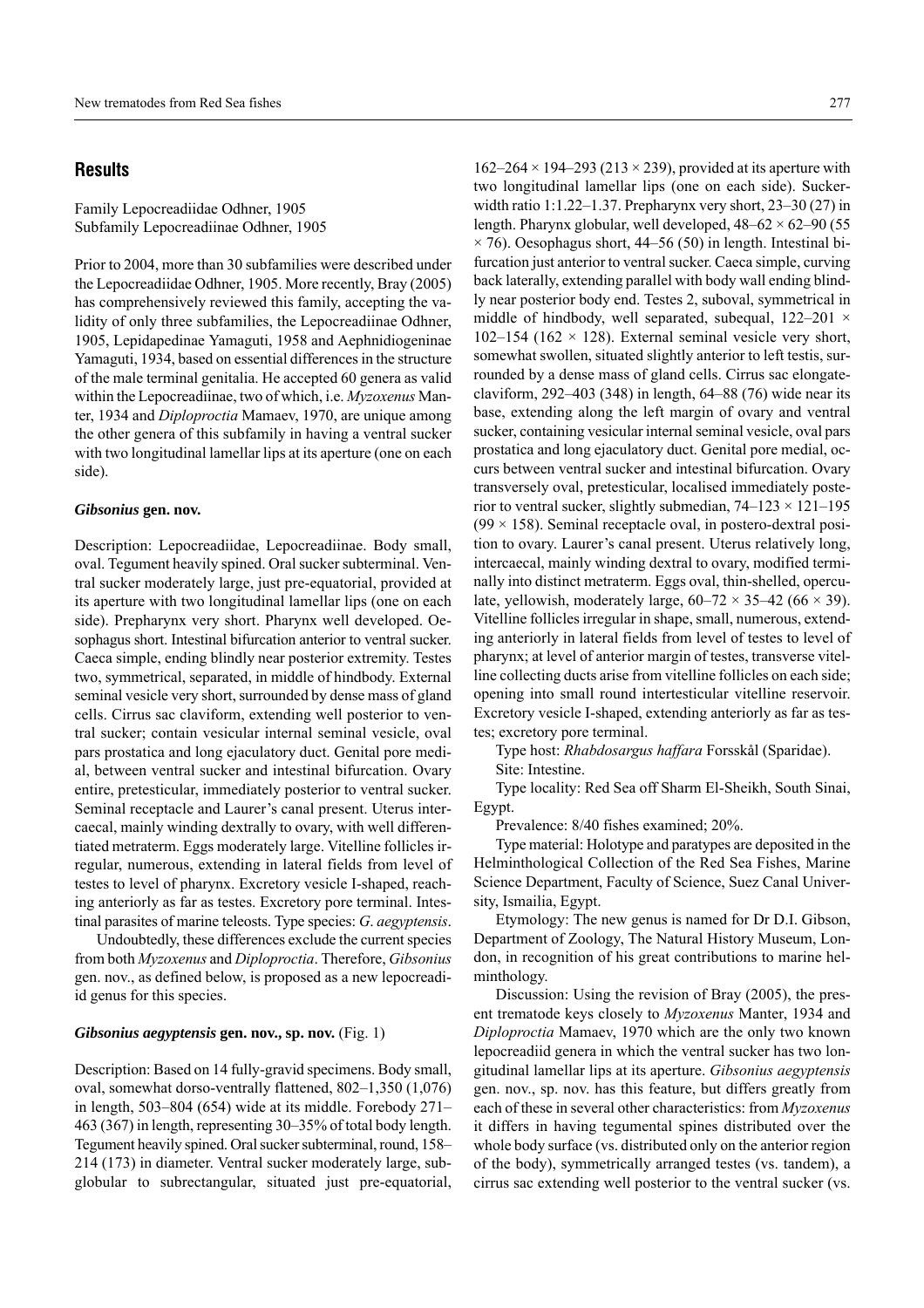

Family Opecoelidae Ozaki, 1925 Subfamily Plagioporinae Manter, 1947

#### *Helicometra* **Odhner, 1902**

*Helicometra* Odhner, 1902 is a large cosmopolitan genus containing about 40 species. Through the years 1902–1987, many of its species underwent numerous taxonomic changes and a large number of synonyms were proposed (see Nicoll 1910;



**Fig. 1***. Gibsonius aegyptensis* gen. nov., sp. nov. from *Rhabdosargus haffara*, Red Sea. Scale bar = 250 µm. **Fig. 2.** *Helicometra interrupta* sp. nov. from *Cociella crocodila*, Red Sea. Scale bar =  $500 \mu m$ 

mainly situated in forebody), a median genital pore (vs. submedian), and vitelline follicles terminating posteriorly at testicular level (vs. reaching close to the posterior extremity); and from *Diploproctia* it differs in having an oval body (vs. scoopshaped), intestinal caeca which end blindly near the posterior extremity (vs. reaching to posterior body wall and appeared to having ani), a median genital pore between the ventral sucker and the intestinal bifurcation (vs. antero-sinistral), a pretesticular unlobed ovary (vs. acinous and overlapping the posterior margins of the testes), a uterus mainly situated dextrally to ovary (vs. dorsally to ventral sucker) and vitelline follicles terminating posteriorly at testicular level (vs. extending close to the posterior extremity).

Palombi 1929a, b, 1931; Manter 1933, 1954; Siddiqi and Cable 1960; Fischthal and Kuntz 1965; Pritchard 1966; Durio and Manter 1968; Naidenova and Overstreet 1969; Dogilkh 1969; Hafeezullah 1971; Yamaguti 1971; Sekerak and Arai 1974; Bray 1979, 1987).

*Stenopera* Manter, 1933 was erected for *S. equilata* Manter, 1933, and distinguished from *Helicometra* by its short forebody, long cirrus sac which extends far posterior to the ventral sucker, and by the vitelline follicles which are confined to the hindbody. Gupta (1956) described *S. pteroisi* in which the vitelline follicles extend into the forebody to reach the intestinal bifurcation. Siddiqi and Cable (1960) stated that all the characteristics used to distinguish *Stenopera* from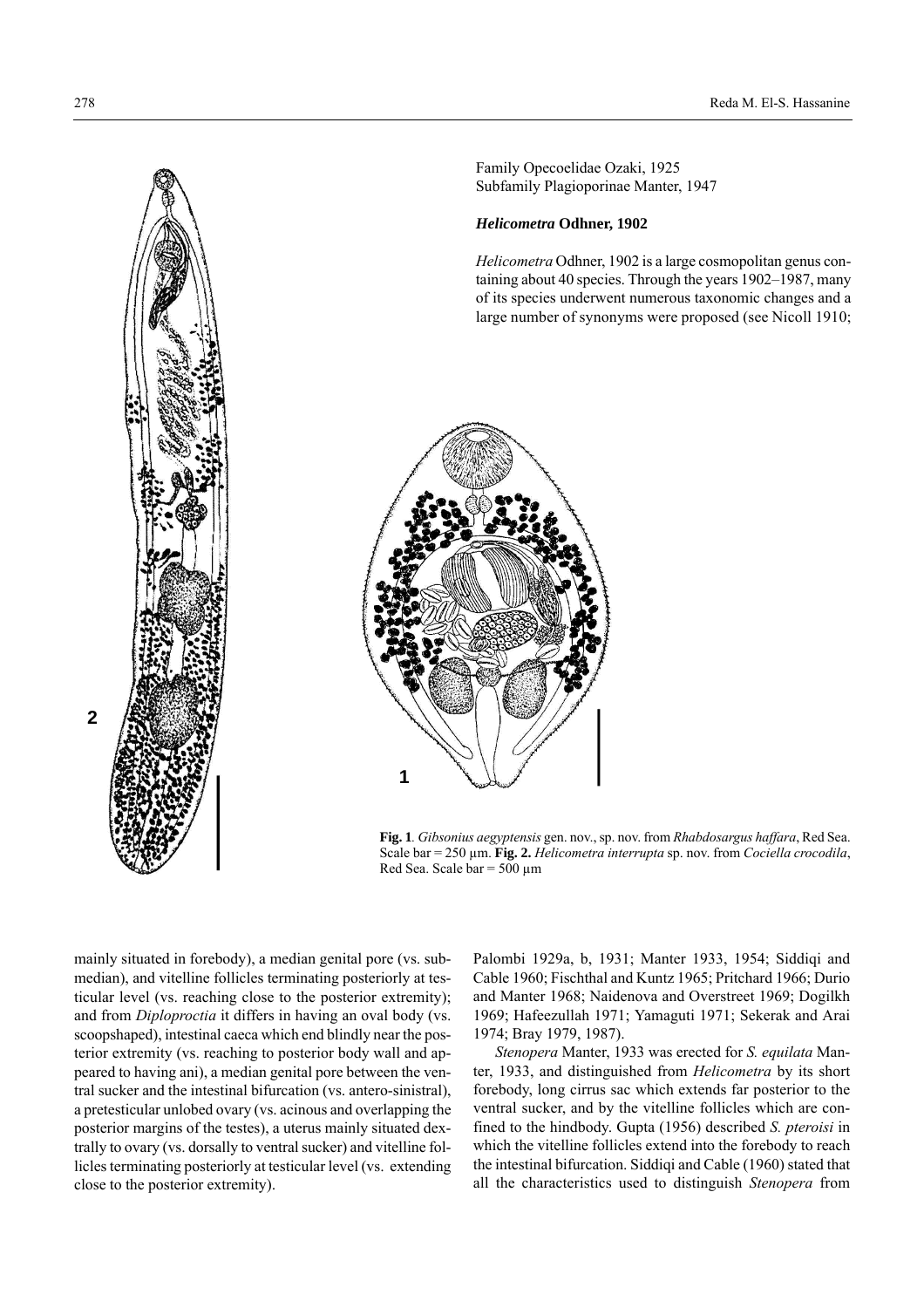*Helicometra* were of a specific nature, and considered the former as a synonym of the latter. Fischthal and Kuntz (1964) seemed unaware of the work of Siddiqi and Cable (1960), when they described *S. rectisaccus*. Later, Fischthal and Kuntz (1965) agreed with Siddiqi and Cable (1960), transferring *S. pteroisi* and *S. rectisaccus* to *Helicometra*. Pritchard (1966) resurrected *Stenopera*, and transferred *H. boseli* Nagaty, 1956 and *H*. *nasae* Nagaty et Abdel-Aal, 1962 to it. Yamaguti (1971) also listed *Stenopera* as a valid genus, but Hafeezullah (1971) and Sekerak and Arai (1974) agreed with Siddiqi and Cable (1960) in considering *Stenopera* a synonym of *Helicometra*. Sekerak and Arai (1974) also synonymised *H. boseli* with *H*. *equilata* and *H. rectisaccus* with *H*. *nasae*. More recently, in a revision of the Opecoelidae, Cribb (2005) also considered *Stenopera* a synonym of *Helicometra*.

Currently, *H. equilata* (Manter, 1933) Siddiqi et Cable, 1960 (synonyms: *S. equilata* Manter, 1933 and *H. boseli* Nagaty, 1956), *H*. *nasae* Nagaty et Abdel-Aal, 1962 [synonyms: *S. rectisaccus* Fischthal et Kuntz, 1964 and *H. rectisaccus* (Fischthal et Kuntz, 1964) Fischthal et Kuntz, 1965], and *H. pteroisi* (Gupta, 1956) Fischthal et Kuntz, 1965 are a small group within *Helicometra*, and mainly characterised by the short forebody and the long cirrus sac which extends posterior to the ventral sucker.

#### *Helicometra interrupta* **sp. nov.** (Fig. 2)

Description: Based on 20 fully gravid specimens. Body elongate (with nearly parallel lateral margins), dorso-ventrally flattened,  $2,936-4,045$  (3,490) in length, 455–628 (542) wide at its middle. Forebody very short,  $310-431$  (371) in length, representing about 10% of body length. Tegument unspined. Oral sucker subterminal, subspherical,  $90-110(100)$  in diameter. Ventral sucker round, relatively close to oral sucker, 128–171 (150) in diameter. Sucker-width ratio 1:1.42–1.70. Prepharynx very short or absent. Pharynx well developed, slightly elongate,  $77–96 \times 60–80 (87 \times 70)$ . Oesophagus short,  $55-68$  (62) in length. Intestinal bifurcation midway between pharynx and ventral sucker; caeca simple, narrow, ending blindly near posterior body end. Testes 2, quadrilobed, intercaecal, tandem, well separated, situated anteriorly in second half of body; anterior testis  $290-384 \times 260-345$  (337  $\times$  303); posterior testis  $370-445 \times 280-361$  (408  $\times$  321). Cirrus sac elongate-claviform, curving around left margin of ventral sucker,  $491-671$  (581) in length, 70–85 (78) wide at its middle, reaching posteriorly to about 1/3 of distance between ventral sucker and ovary, containing slightly winding seminal vesicle, distinct pars prostatica and relatively long ejaculatory duct. Genital pore medial, ventral to intestinal bifurcation. Ovary quadrilobed, medial, situated at about middle of body, 149–190  $\times$  165–226 (170  $\times$  196). Seminal receptacle claviform, immediately pre-ovarian. Laurer's canal present. Uterus helical, relatively long, intercaecal, mainly winding between level of seminal receptacle and cirrus sac. Metraterm well differentiated. Eggs oval, thin-shelled, with unipolar filament, yellowish,  $28-33 \times 19-23$  (31 × 21); polar filament as long as egg length. Vitelline follicles irregular in shape, small, numerous, extending in lateral fields from near posterior extremity to considerable distance posterior to ventral sucker; follicles confluent in post-testicular region, distinctly interrupted twice in pretesticular region. At level of seminal receptacle, transverse vitelline collecting ducts arising from vitelline follicles on each side and opening into small saccular vitelline reservoir situated medially, anterior to ovary. Excretory vesicle Ishaped, extending anteriorly as far as ovary; excretory pore terminal.

Type host: *Cociella crocodila* Tilesius (Platycephalidae). Site: Intestine.

Type locality: Red Sea off Sharm El-Sheikh, South Sinai, Egypt.

Prevalence: 15/35 fishes examined; 43%.

Type material: Holotype and paratypes are deposited in the Helminthological Collection of the Red Sea Fishes, Marine Science Department, Faculty of Science, Suez Canal University, Ismailia, Egypt.

Etymology: The specific name refers to the interrupted appearance of the vitelline fields in the pretesticular region.

Discussion: As indicated above, *H. equilata*, *H*. *nasae* and *H. pteroisi* are currently the only three species of *Helicometra* in which the forebody is short, and the cirrus sac is long and extends posterior to the ventral sucker. *H*. *interrupta* sp. nov. shares these same characteristics, but differs significantly in the following characters:

 $-$  The forebody is shorter, representing about  $1/10$  of body length (vs. about one 1/5 of body length).

– The cirrus sac is arch-shaped, extending posteriorly to about 1/3 the distance between ventral sucker and ovary (in *H. equilata* and *H. pteroisi*, the cirrus sac is distinctly sigmoid, longer, and extends posteriorly to midway between the ventral sucker and ovary; in *H*. *nasae*, the sac is shorter, nearly straight, and extends to only 1/6 of this distance).

– The vitelline follicles terminate anteriorly at a considerable distance posterior to the ventral sucker, and are distinctly interrupted two times in the pretesticular region (in *H. equilata* and *H*. *nasae*, the follicles are continuous and extend anteriorly to the posterior margin of the ventral sucker; in *H. pteroisi*, the follicles extend more anteriorly into the forebody).

 $-$  The egg length is relatively short, 28–33 (in *H. equilata* 45–56; in *H. nasae* 30–50; in *H. pteroisi* 38–41).

**Acknowledgements.** I am very grateful to Dr D.I. Gibson for reading the manuscript. I should also like to extend my appreciation to Dr R.A. Bray for his advice and assistance during my visit to The Natural History Museum, London.

#### **References**

Bray R.A. 1979. Digenea of marine fishes from the eastern seaboard of Canada. *Journal of Natural History*, 13, 399-431.